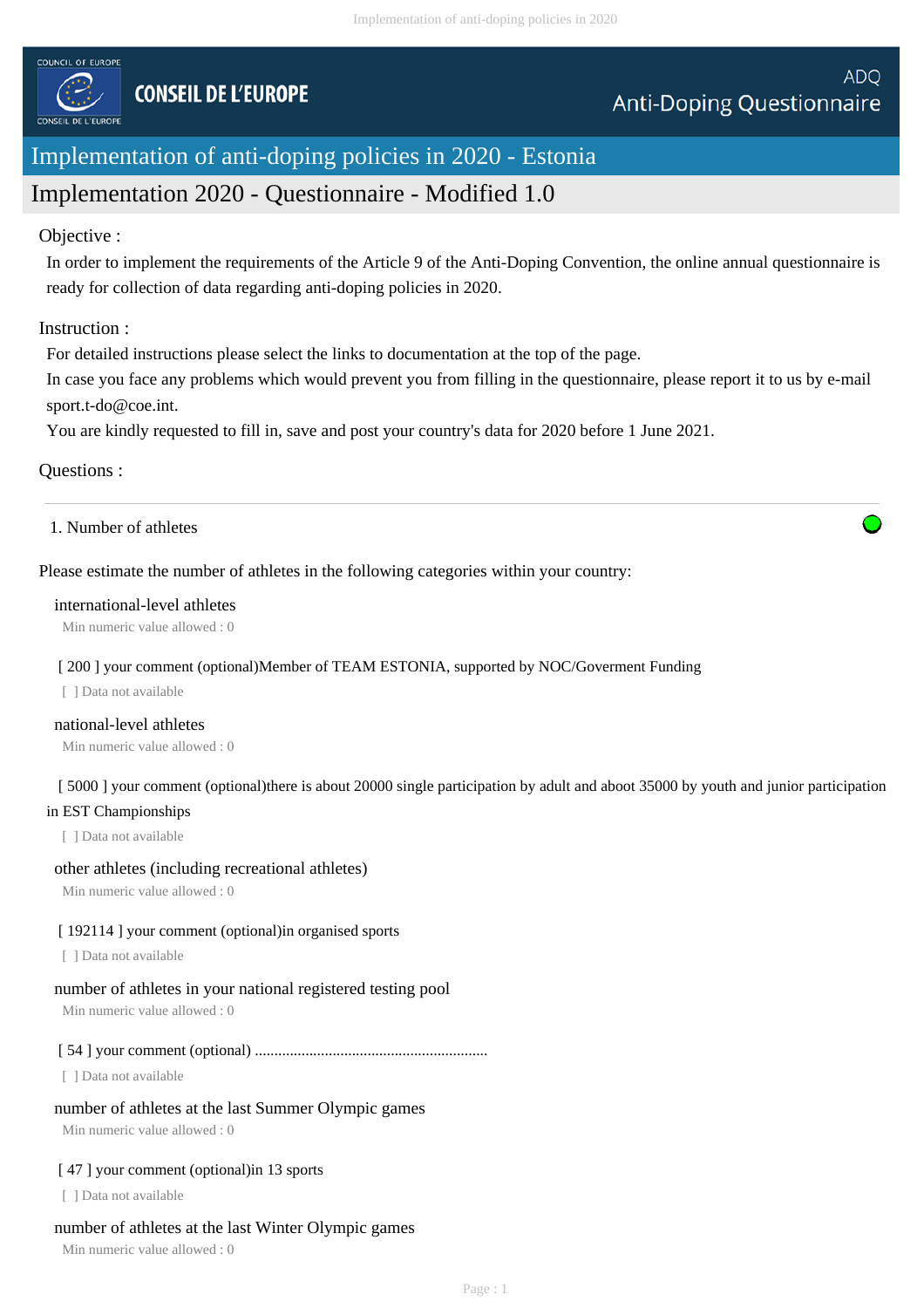| [22] your comment (optional) in 6 sports                                                                                                   |
|--------------------------------------------------------------------------------------------------------------------------------------------|
| [ ] Data not available                                                                                                                     |
| number of athletes at the last Summer Paralympic games<br>Min numeric value allowed: 0                                                     |
| [ ] Data not available                                                                                                                     |
| number of athletes at the last Winter Paralympic games<br>Min numeric value allowed: 0                                                     |
| [ ] Data not available                                                                                                                     |
| 2. Doping definition                                                                                                                       |
| What is the definition of "doping in sport" used in your country?                                                                          |
|                                                                                                                                            |
|                                                                                                                                            |
| [X] World Anti-Doping Code. Your comment (optional) On the basis of WADAC 2021 we have own National AD-Rules, incl. in                     |
| Estonian                                                                                                                                   |
|                                                                                                                                            |
| 3. Doping list                                                                                                                             |
| Which list of banned pharmacological classes of doping agents and doping methods (i.e. Prohibited List) is implemented in<br>your country? |
| [X] Prohibited List, as adopted by the Executive Committee of WADA. Your comment (optional) As NADO we follow WADA<br>Guidelines and Rules |
| ] List of banned pharmacological classes of doping agents and doping methods, as adopted by the Monitoring Group (T-DO). Your              |
| ] Prohibited List, as adopted by the Conference of Parties of the International Convention against Doping in Sport (UNESCO). Your          |
|                                                                                                                                            |
| 4. Additional doping lists                                                                                                                 |
| For the purposes of restricting availability of doping substances, are there other lists than those defined in the question 3?             |
| (X) Yes, please specify: Agreement is valid between ESTCIS and Estonian Tax Custom Office and Police Forces that the latter would          |

possible information about prohibited medicine, incl. trafficking and trading of anabolic steroids and its derivatives, growth hormones, EPO.

( ) No. Your comment (optional) ............................................................

5. Anti-doping laws

Are there any anti-doping laws in your country?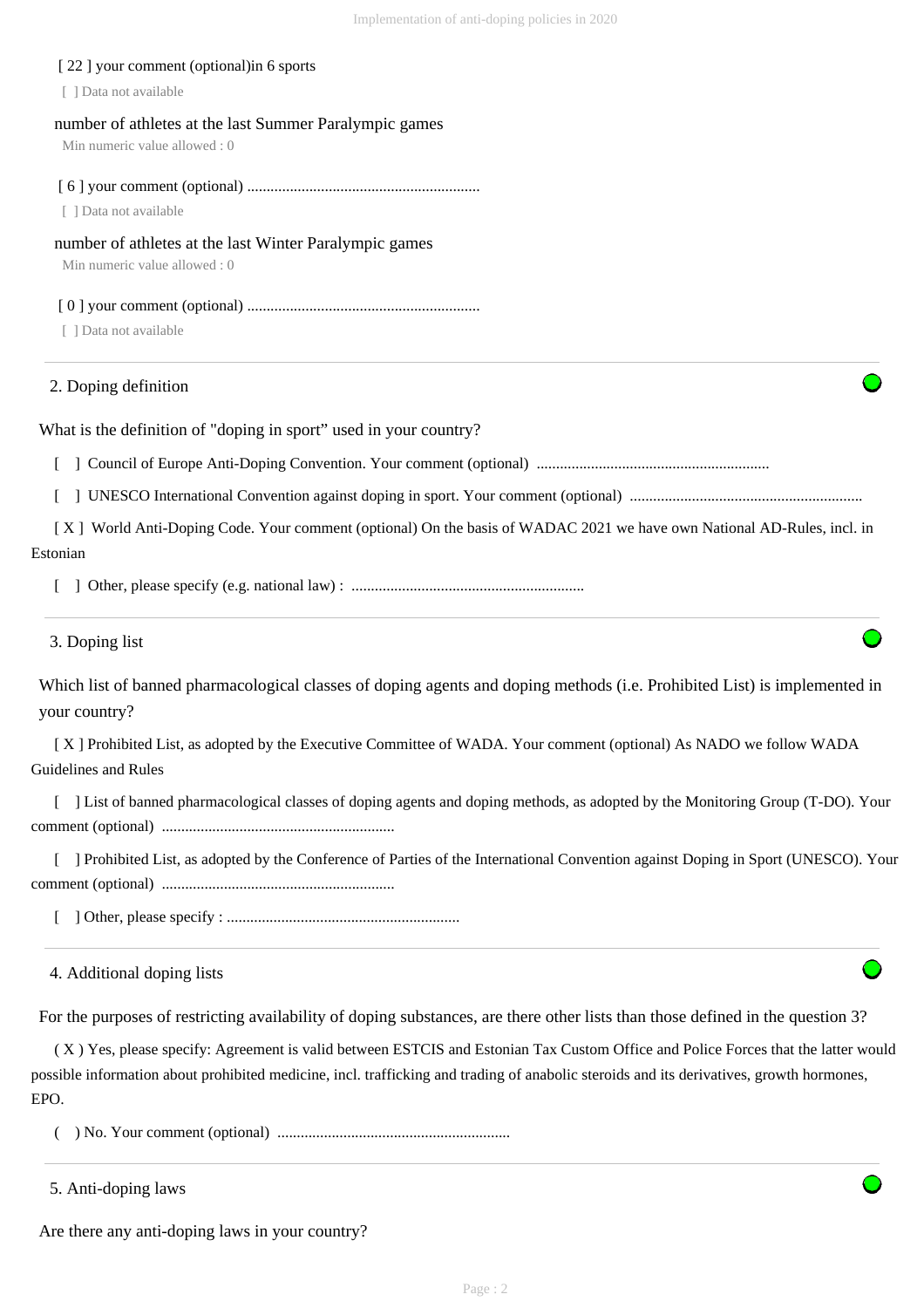| [X] Other public law rules, please specify: Sports Act, Penal Code Art. 195                                                 |
|-----------------------------------------------------------------------------------------------------------------------------|
|                                                                                                                             |
| 6. National Anti-Doping Organisation (NADO)                                                                                 |
| What is the legal status of your national anti-doping organisation? Please upload the statures, if possible                 |
|                                                                                                                             |
| (X) Non-governmental organisation. Your comment (optional) ESTCIS - Estonian Center for Integrity in Sports, bounded by NOC |
| September 2019                                                                                                              |
|                                                                                                                             |
|                                                                                                                             |
|                                                                                                                             |

#### 7. NADO activities

Which of the activities below are conducted by your national anti-doping organisation? Please upload the organisational chart, if possible

|                                                | Yes. Your comment<br>(optional)                                                                                | No, please specify which<br>organisation is in charge |
|------------------------------------------------|----------------------------------------------------------------------------------------------------------------|-------------------------------------------------------|
| Co-ordination of action by public authorities  | (X) Mostly Ministry of<br>Culture of Estonia                                                                   |                                                       |
| Co-ordination of the fight against trafficking | (X) Cooperation with<br>Police Forces and Tax Custom<br><b>Boars</b>                                           |                                                       |
| Testing (doping control)                       | (X) Testing is one of main<br>activities of ESTCIS                                                             |                                                       |
| Results management                             | $(X)$ In cooparation with<br>law firm                                                                          |                                                       |
| Disciplinary procedures                        | (X) There is separate from<br><b>ESTCIS</b> independent<br>Disciplinary Board, nopinated<br>by NOC for 4 years |                                                       |
| Education and/or information                   | (X) One of main activities<br>of ESTCIS                                                                        |                                                       |
| Research                                       | (X) Some applied research<br>in collaboration with ESTCIS<br>and partners                                      |                                                       |

### 8. Funding of anti-doping programme

### What was the annual budget of the NADO for the 2020 calendar year?

Min numeric value allowed : 0

#### [ 443000 ] amountEURCurrency

[ ] Data not available

```
9. Funding sources
```
How is the NADO funded? Please select all that apply and indicate an estimate in percentages: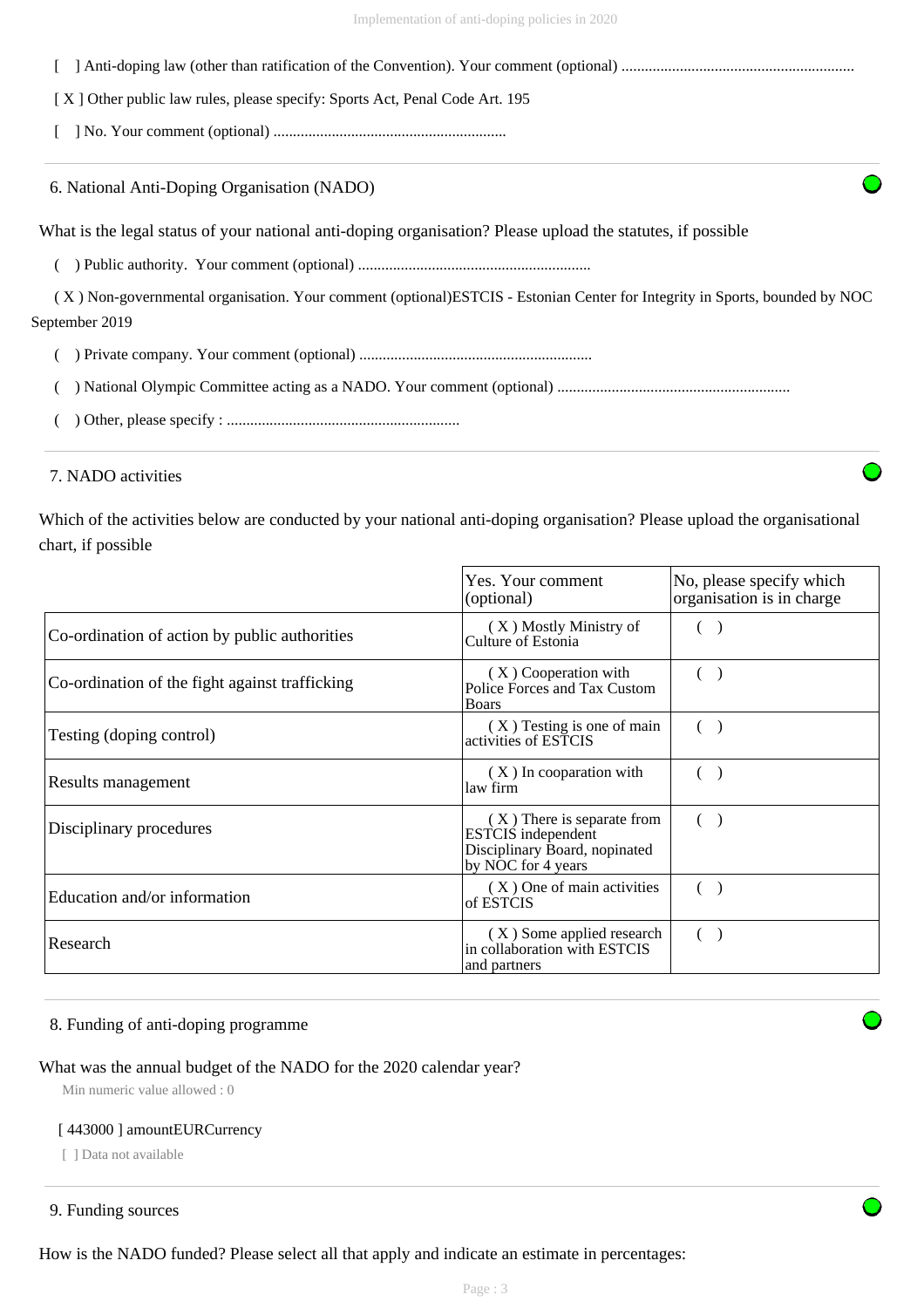- [ ] Government48%
- [ ] National Lottery programme1%
- [ ] National Olympic Committee (NOC)41%
- [ ] Other sports organisation(s) ............................................................ %
- [ ] Fee for service10%
- [ ] Private ............................................................ %
- [ ] Other ............................................................ %

### 10. Distribution of funding

What percentage of NADO's annual budget is put towards the following core programs?

- [ 24 ] Testing (including equipment, transportation, sample collection personnel fees)
- [ 26 ] Sample analysis
- [1] Investigations
- [ 2 ] Education
- [1] Research
- [ 2 ] Results Management/Legal
- [ 0 ] Therapeutic Use Exemptions (TUEs)
- [ 44 ] Other (e.g. remuneration, administration) Office, salaries, etc
- [ ] Data not available

11. Other funding for the anti-doping programme

Are other institutions funding any parts of the national anti-doping programme (e.g. laboratories, research, WADA contribution, Unesco Voluntary Fund)

( ) Yes, please describe ............................................................

 $(X)$  No

### 12. Sport budget

What amount has been allocated to sport from the State budget through the national ministry responsible for sport for the year 2020?

[ 48200000 ] amountEURcurrency / other information

[ ] Data not available

### 13. Limiting public funding to organisations

Is public funding withheld from organisations that do not comply with anti-doping regulations and related legal instruments?

( ) Yes, all funding is withheld; your comment (optional) ............................................................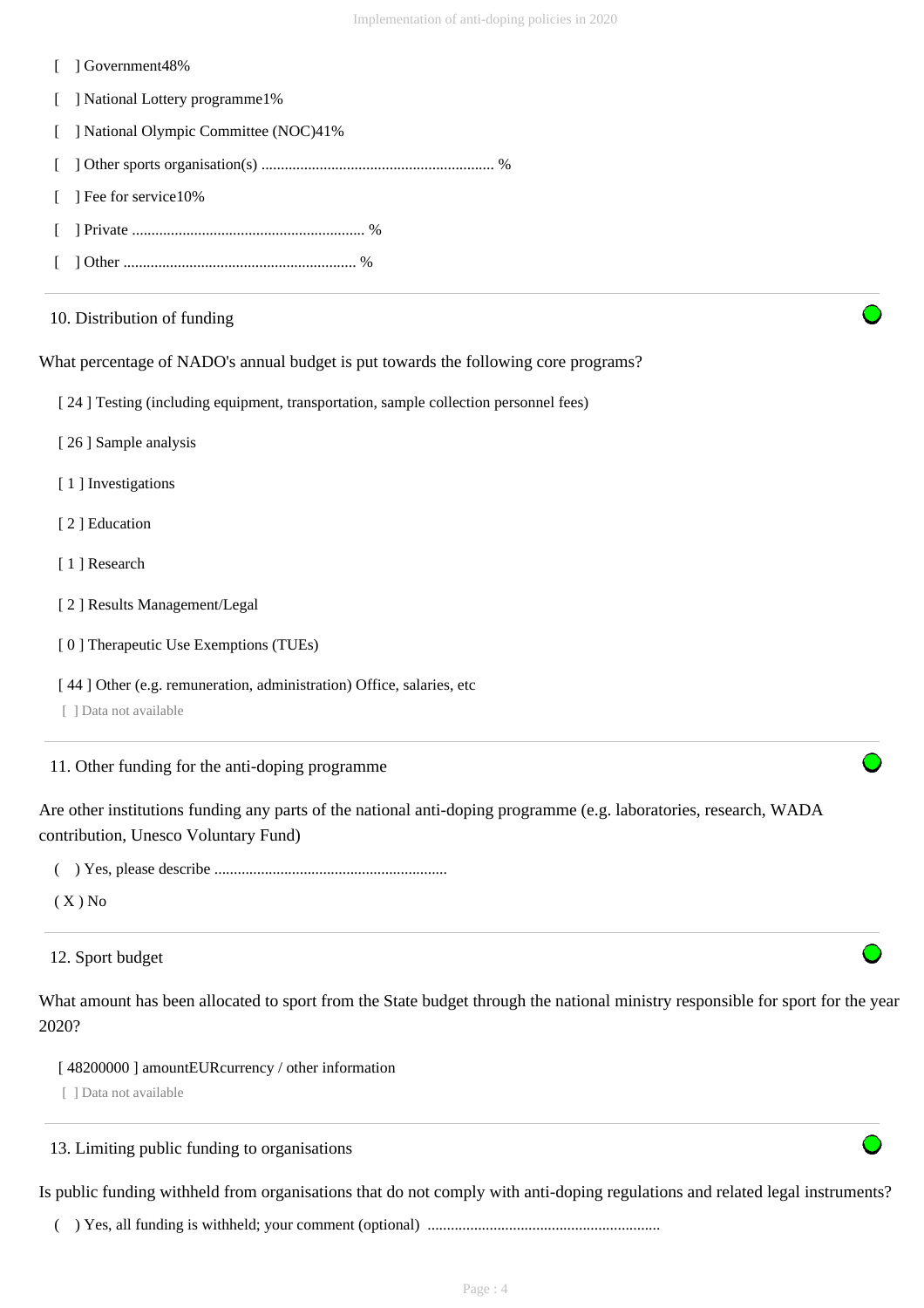( ) A limited amount of funding is withheld; your comment (optional) ............................................................

 ( X ) No financial implications; your comment (optional)Only Olympic sports organizations that recognize anti-doping rules are publicly funded

( ) Information not available; your comment (optional) ............................................................

14. Limitation of public funding of persons

Is sport-related financial assistance provided by public authorities withheld from banned athletes or athlete support personnel during the period of their suspension?

( ) Yes, all funding is withheld; your comment (optional) ............................................................

 ( X ) A limited amount of funding is withheld; your comment (optional) Suspended in time of Provisional Suspension and in time of Ineligibility. No recover have been applied

( ) No; your comment (optional) ............................................................

 ( ) Not applicable (no sport-related financial assistance is provided by public authorities to athletes or support personnel); your comment (optional) ............................................................

( ) Information not available; your comment (optional) ............................................................

15. Testing programme

Does your country have a national testing programme?

 $(X)$  Yes

( ) No, please explain ............................................................

16. Elements of the testing programme

What elements of the testing program are implemented by the NADO?

[ X ] Risk assessment and test distribution planning (TDP)

[ X ] Registered testing pool

- [ X ] Random selection of athletes
- [ X ] Targeted selection of athletes
- [X] In-competition testing
- [ X ] Out-of-competition testing
- [X] No-advance notice testing
- [ X ] Blood testing
- [ X ] Athlete biological passport (ABP) modules
- [ ] Other elements, please specify ............................................................

 [ X ] If some elements are implemented by another body, please specify which bodyESTCIS has cooperation agreement with NAPMU for the analysis of athletes blood and hormone passports

Is your NADO or part of its procedures certified according to a quality standard (such as ISO or any other quality assurance

<sup>17.</sup> Quality certificate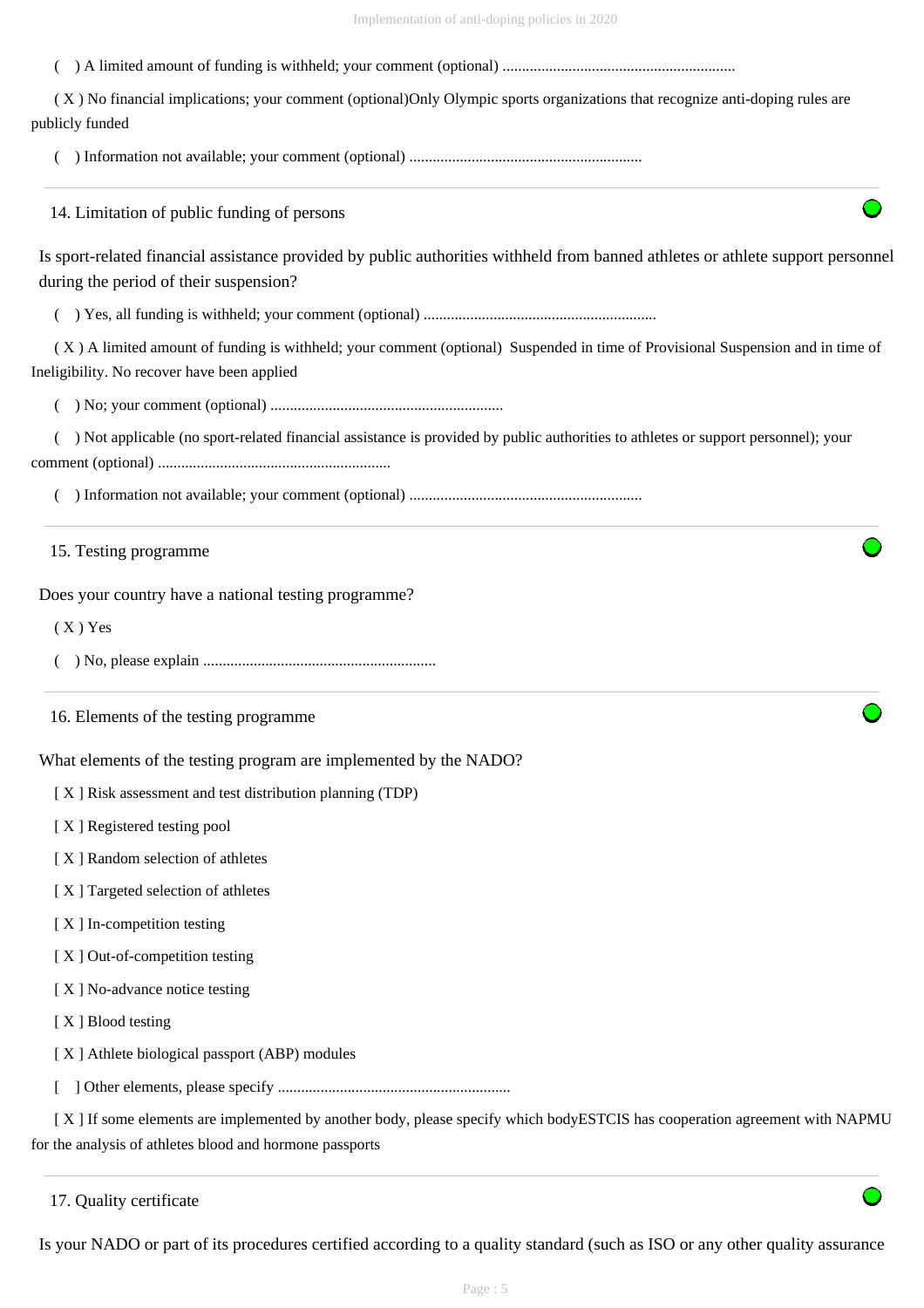#### system)?

 ( X ) Yes, please specify which standard, its scope and validityESTCIS is compliant with the recent WADA's and iNADO's compliance criterias

- ( ) In progress, please specify ............................................................
- ( ) No. Your comment (optional) ............................................................

18. NADO staff, committee members and other anti-doping specialists

Please outline below how many NADO staff, committees' members and other anti-doping specialists are involved in the coordination and management of your anti-doping programs (except sample collection personnel)

Min numeric value allowed : 0

- [ 5 ] staff full time
- [ 15 ] staff part time

[ 30 ] committees' members (including, but not limited to, members of the disciplinary panels, NADO Board, TUE, education, whereabouts, scientific, athletes, appeals, ethics and/or other committees)

[ 21 ] other specialists, please describeBoard, Distciplinary Board, Appellation Board, TUE Commission,

[ ] Data not available

#### 19. Sample collection personnel

Do you have sample collection personnel (SCP) ?

- ( X ) Yes, within the NADO
- ( ) Yes, through a service provider (Delegated third party) ............................................................
- ( ) No, please explain ............................................................

#### 20. Number of DCOs and BCOs

How many doping control officers (DCOs), blood control officers (BCOs) and chaperones are in your sample collection personnel programme?

Min numeric value allowed : 0

[13] DCOs; your comment (optional)Under an agency agreement

[ 3 ] BCOs; your comment (optional)Among DCO's

[ 30 ] Chaperones; your comment (optional)The involvement of chaperones depends on the need, often NFs provide their volunteers

[ ] Data not available

#### 21. Laboratory

Is there a doping control laboratory in your country?

- [ ] Yes, accredited or approved by WADA in accordance with the International Standard for Laboratories
- [ ] No, but a preparatory process is in progress to apply for accreditation or approval by WADA

[ X ] No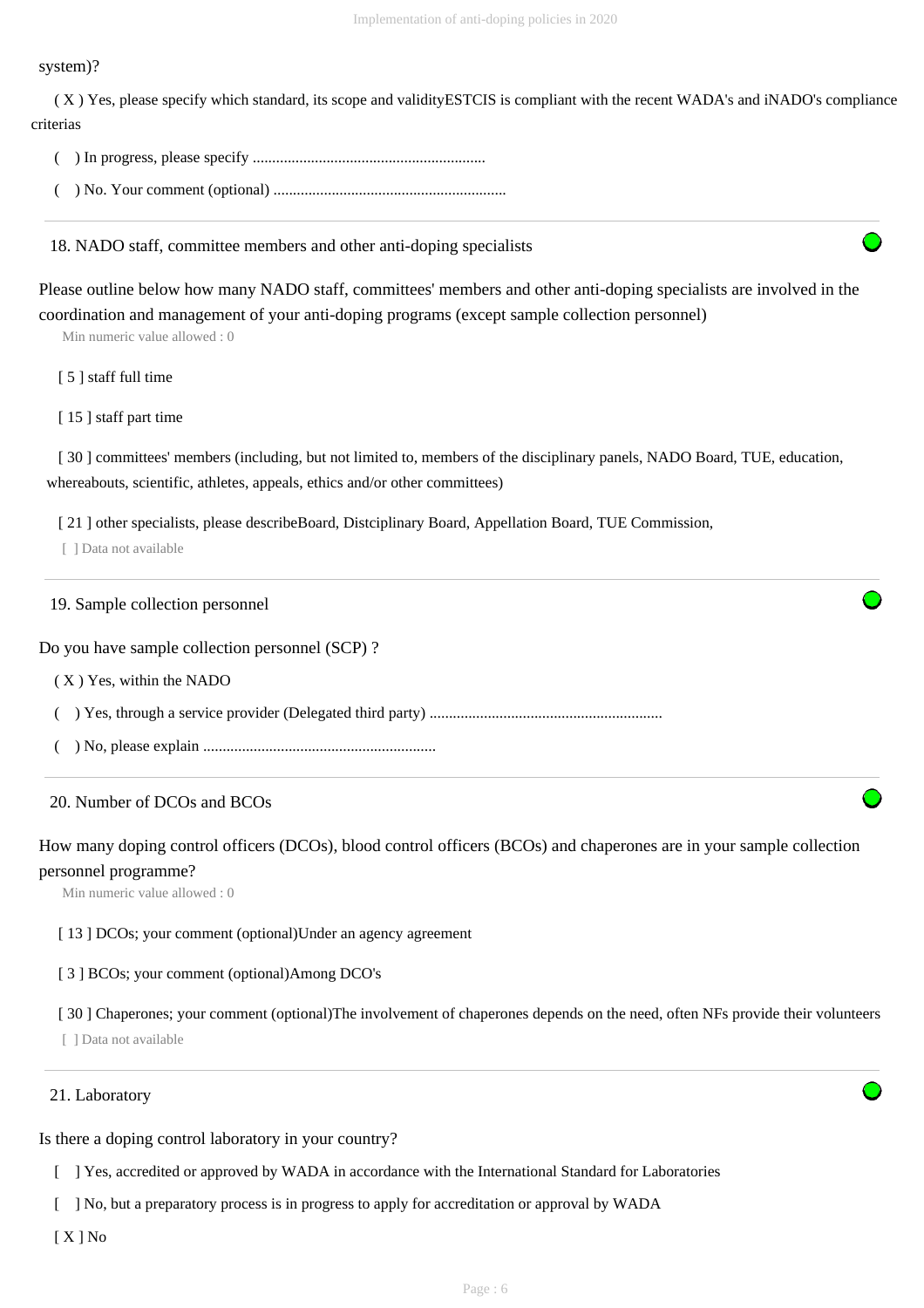# 22. Use of WADA laboratories

Which WADA-accredited or approved laboratories are used for analysis of samples collected by your NADO as a Testing authority within your national testing program in the year 2020? Please list all that applies, including the laboratory in your own country (if you use it) and indicate the percentage of samples analysed in each laboratory. Enter "0", if you don't use this laboratory

|                            | % of NADO samples (estimate) |
|----------------------------|------------------------------|
| ANKARA, TURKEY             | $\boldsymbol{0}$             |
| ATHENS, GREECE             | $\boldsymbol{0}$             |
| <b>BANGKOK, THAILAND</b>   | $\boldsymbol{0}$             |
| <b>BARCELONA, SPAIN</b>    | $\boldsymbol{0}$             |
| <b>BEIJING, CHINA</b>      | $\boldsymbol{0}$             |
| BLOEMFONTEIN, SOUTH AFRICA | $\boldsymbol{0}$             |
| <b>BUCHAREST, ROMANIA</b>  | $\boldsymbol{0}$             |
| COLOGNE, GERMANY           | $\boldsymbol{0}$             |
| DOHA, QATAR                | $\boldsymbol{0}$             |
| GHENT, BELGIUM             | $\boldsymbol{0}$             |
| HAVANA, CUBA               | $\boldsymbol{0}$             |
| HELSINKI, FINLAND          | $\boldsymbol{0}$             |
| KREISCHA, GERMANY          | 99                           |
| LAUSANNE, SWITZERLAND      | $\boldsymbol{0}$             |
| LONDON, UNITED KINGDOM     | $\boldsymbol{0}$             |
| LOS ANGELES, USA           | $\boldsymbol{0}$             |
| MADRID, SPAIN              | $\boldsymbol{0}$             |
| MONTREAL, CANADA           | $\boldsymbol{0}$             |
| NEW DELHI, INDIA           | $\boldsymbol{0}$             |
| <b>OSLO, NORWAY</b>        | $\boldsymbol{0}$             |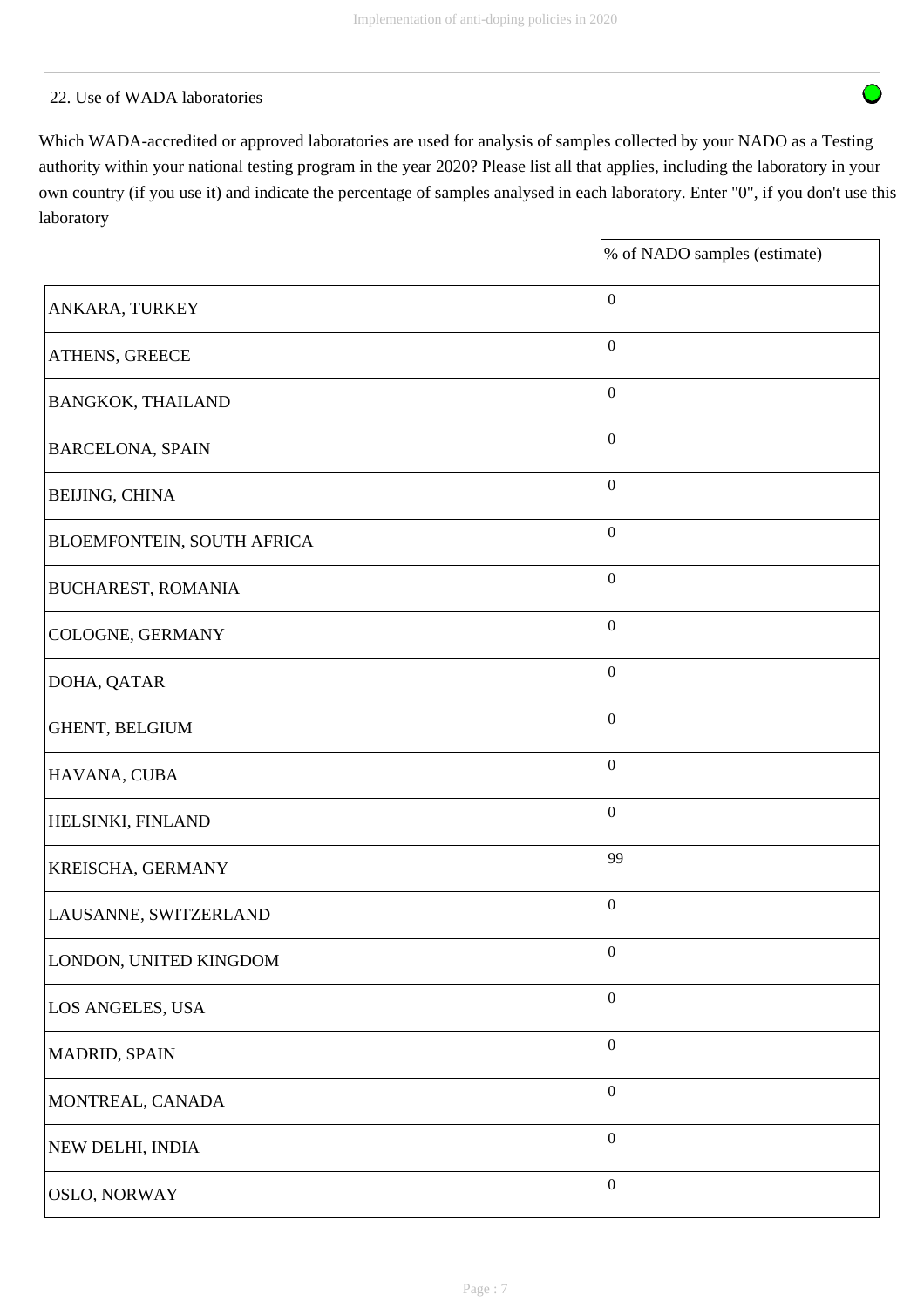| PARIS, FRANCE                 | $\Omega$ |
|-------------------------------|----------|
| <b>RIO DE JANEIRO, BRAZIL</b> | $\Omega$ |
| ROMA, ITALY                   | $\theta$ |
| SALT LAKE CITY, USA           | $\Omega$ |
| <b>SEIBERSDORF, AUSTRIA</b>   | $\theta$ |
| <b>SEOUL, SOUTH KOREA</b>     | $\theta$ |
| <b>STOCKHOLM, SWEDEN</b>      | 1        |
| SYDNEY, AUSTRALIA             | $\Omega$ |
| TOKYO, JAPAN                  | $\Omega$ |
| WARSAW, POLAND                | $\theta$ |

[ ] Data not available

# 23. Testing statistics

How many samples were collected under your national testing program in the year 2020?

|                                                             | Urine | Blood (including ABP) |
|-------------------------------------------------------------|-------|-----------------------|
| In-competition samples<br>Min numeric value allowed : 0     | 139   | v                     |
| Out-of-competition samples<br>Min numeric value allowed : 0 | 118   | 59                    |

[ ] Data not available

### 24. Testing abroad

Did you test athletes under your authority who reside or train abroad (directly or by subcontracting other ADOs or antidoping service providers)?

- ( X ) Yes; your comment (optional)Kenya
- ( ) Not in 2020, but we have authorisation to do so; your comment (optional) ............................................................
- ( ) No, we do not have authorisation to do so; your comment (optional) ............................................................

#### 25. Disciplinary system

Please describe the disciplinary process for the anti-doping rule violations and application of the T-DO Recommendation on ensuring the independence of hearing panels (bodies) and promoting fair trial in anti-doping cases [T-DO/Rec(2017)01] http://rm.coe.int/recommendation-on-ensuring-the-independence-of-hearing-panels-bodies-a/1680735159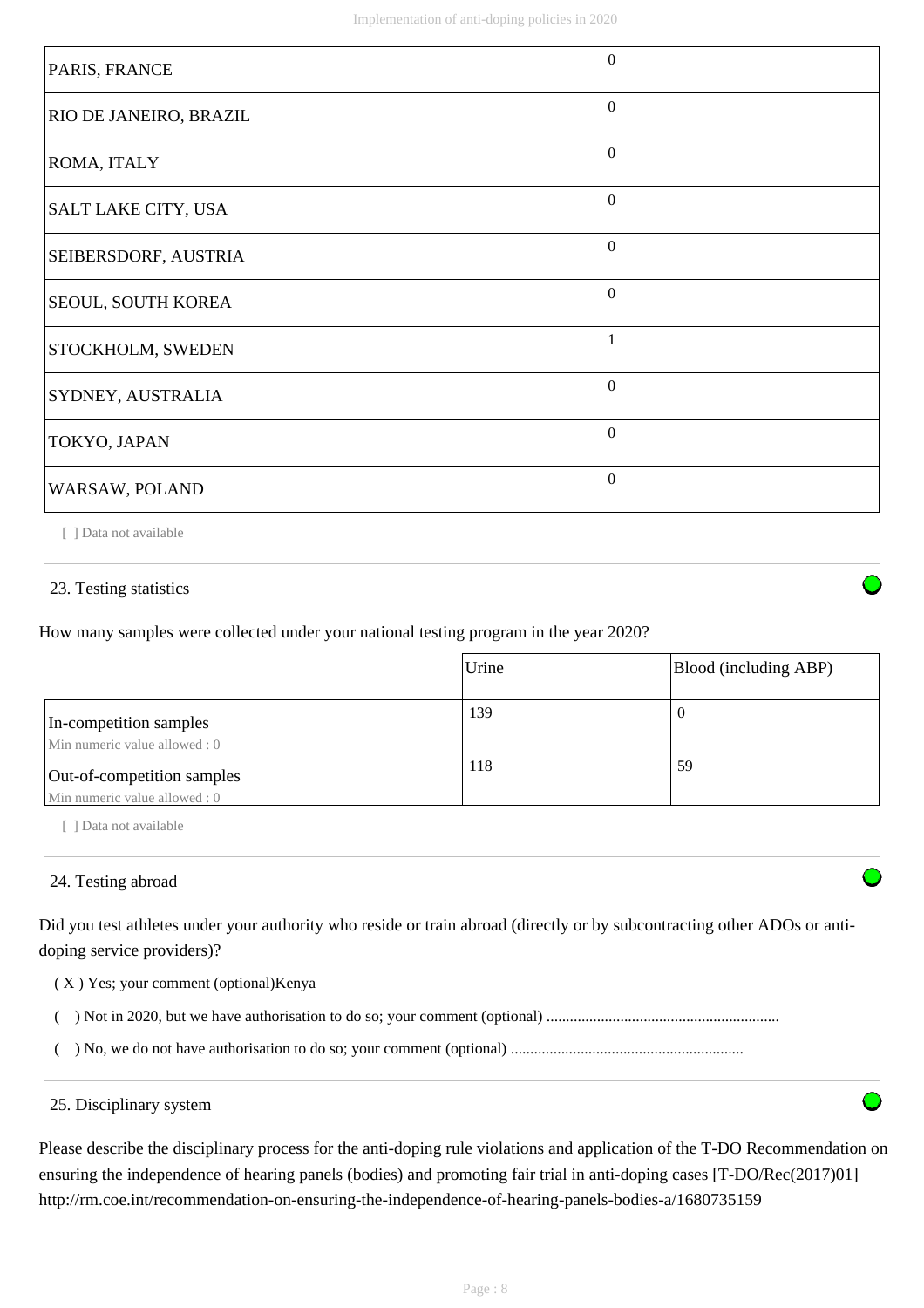| Has your State established<br>centralised panel/body in<br>charge of all hearing<br>proceedings in anti-doping<br>matters (hearing panel)?                                                       | yes | no | no |
|--------------------------------------------------------------------------------------------------------------------------------------------------------------------------------------------------|-----|----|----|
| Is the hearing panel<br>independent, and<br>operationally independent<br>from sport movement (i.a.<br>national federations.<br>National Olympic<br>Committee, National<br>Paralympic Committee)? | yes | no | no |
| Is the hearing panel<br>operationally independent<br>from the government?                                                                                                                        | yes | no | no |
| Is the hearing panel<br>operationally independent<br>from the NADO?                                                                                                                              | yes | no | no |
| Are you aware of T-<br>DO/Rec(2017)01?                                                                                                                                                           | yes | no | no |
| Is the composition of the<br>hearing panel in line with the<br>requirements outlined in T-<br>DO/Rec(2017)01?                                                                                    | yes | no | no |
| Are the rights of access to<br>justice ensured in accordance<br>with $T\text{-DO/Rec}(2017)01?$                                                                                                  | yes | no | no |
| Other comments                                                                                                                                                                                   | no  | no | no |

[ ] Data not available

### 26. Appeals system

Please describe the process for handling anti-roping rule violations appeals

Describe, upload documents or add the link to the relevant content see 13.APPEAL PROCEEDINGSp.56

[ ] Data not available

### Attachments

Antidpoping\_et-en\_13050\_Eesti dopinguvastased reeglid 22 10 2014\_en\_ok\_ED\_C(JdeP).docx

### 27. Anti-doping rule violations (ADRV)

How many anti-doping rule violations cases were initiated in 2020 and how many of these initiated cases resulted in the imposition of a sanction?

| Initiated cases | Cases that resulted in a Cases that resulted in |             |
|-----------------|-------------------------------------------------|-------------|
|                 | sanction                                        | no sanction |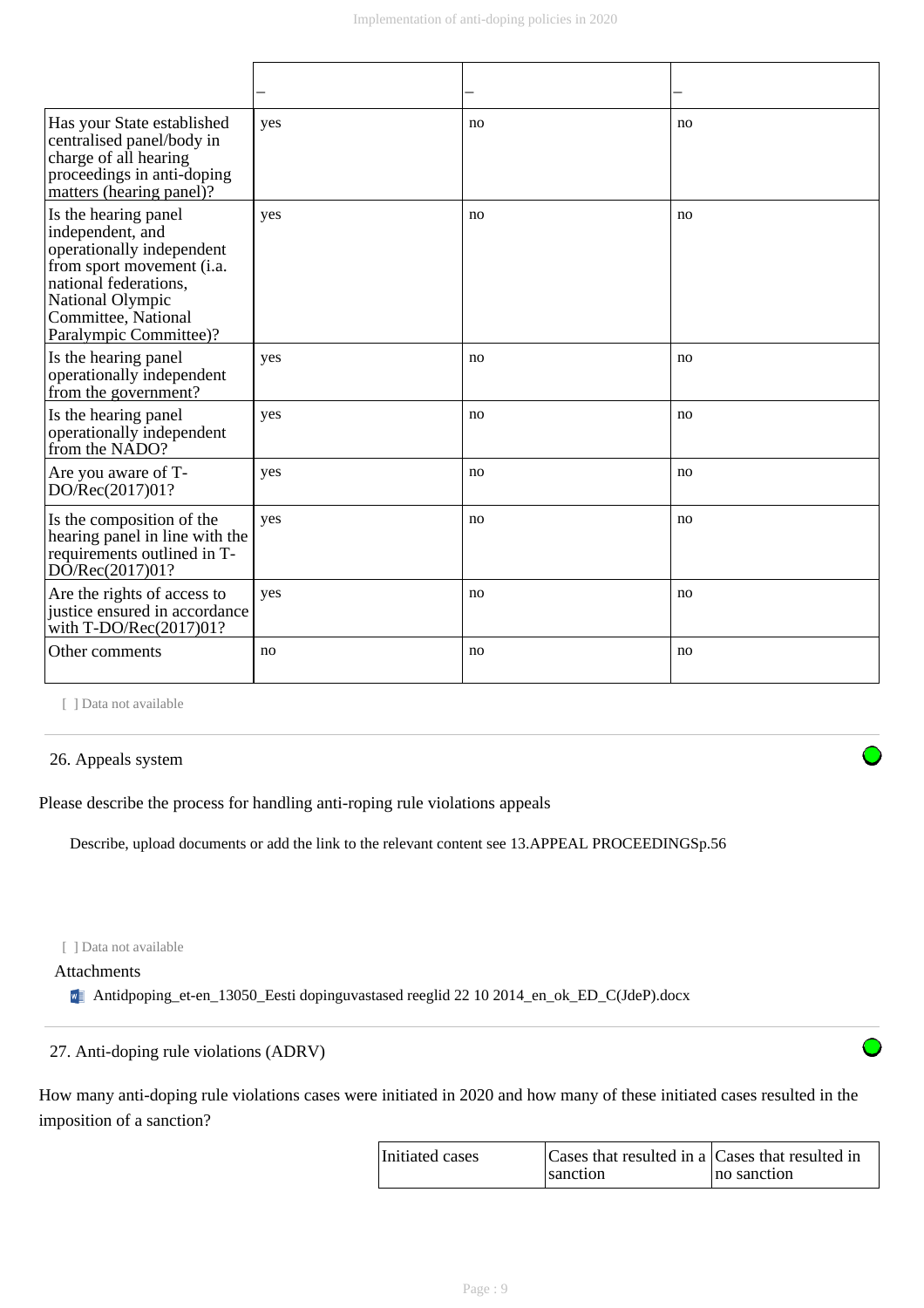| Presence of a prohibited substance or its     | $\overline{2}$   |                  | 1              |
|-----------------------------------------------|------------------|------------------|----------------|
| metabolites or markers in an athlete's sample |                  |                  |                |
| Min numeric value allowed: 0                  |                  |                  |                |
| Use or attempted use by an athlete of a       | $\overline{0}$   | $\Omega$         | $\Omega$       |
| prohibited substance or a prohibited method   |                  |                  |                |
| Min numeric value allowed: 0                  |                  |                  |                |
| Evading, refusing or failing to submit to     | 1                | 1                | $\Omega$       |
| sample collection                             |                  |                  |                |
| Min numeric value allowed: 0                  |                  |                  |                |
| Whereabouts failures                          | $\overline{0}$   | $\Omega$         | $\Omega$       |
| Min numeric value allowed : 0                 |                  |                  |                |
| Tampering or attempted tampering with any     | $\overline{0}$   | $\mathbf{0}$     | $\theta$       |
| part of doping control                        |                  |                  |                |
| Min numeric value allowed: 0                  |                  |                  |                |
| Possession of prohibited substances and       | $\Omega$         | $\boldsymbol{0}$ | $\theta$       |
| prohibited methods                            |                  |                  |                |
| Min numeric value allowed: 0                  |                  |                  |                |
| Trafficking or attempted trafficking in any   | $\overline{0}$   | $\overline{0}$   | $\Omega$       |
| prohibited substance or prohibited method     |                  |                  |                |
| Min numeric value allowed: 0                  |                  |                  |                |
| Administration or attempted administration to | $\overline{0}$   | $\Omega$         | $\Omega$       |
| any athlete of any prohibited method or       |                  |                  |                |
| prohibited substance                          |                  |                  |                |
| Min numeric value allowed: 0                  |                  |                  |                |
| Complicity                                    | 1                | $\boldsymbol{0}$ | $\mathbf{1}$   |
| Min numeric value allowed: 0                  |                  |                  |                |
| Prohibited association                        | $\boldsymbol{0}$ | $\boldsymbol{0}$ | $\overline{0}$ |
| Min numeric value allowed: 0                  |                  |                  |                |

[ ] Data not available

#### 28. Whereabouts failures

How many of the following whereabouts failures have you registered in 2020?

[ 9 ] One missed test or filing failure

[ 0 ] Any combination of two missed tests and/or filing failures

[ ] Data not available

## 29. Co-operation with law enforcement agencies

What measures have been taken to ensure co-operation between NADO and law enforcement agencies in limiting illegal availability of doping substances?

 [ X ] Law, please specify On March 1, 2020, an amendment to the Penal Code entered into force, where section 195 established the composition of the doping offense

[X] Agreement, please specify ESTCIS hired with agency agreement a senior inspector from the Police Corruption Crime Bureau as a consultant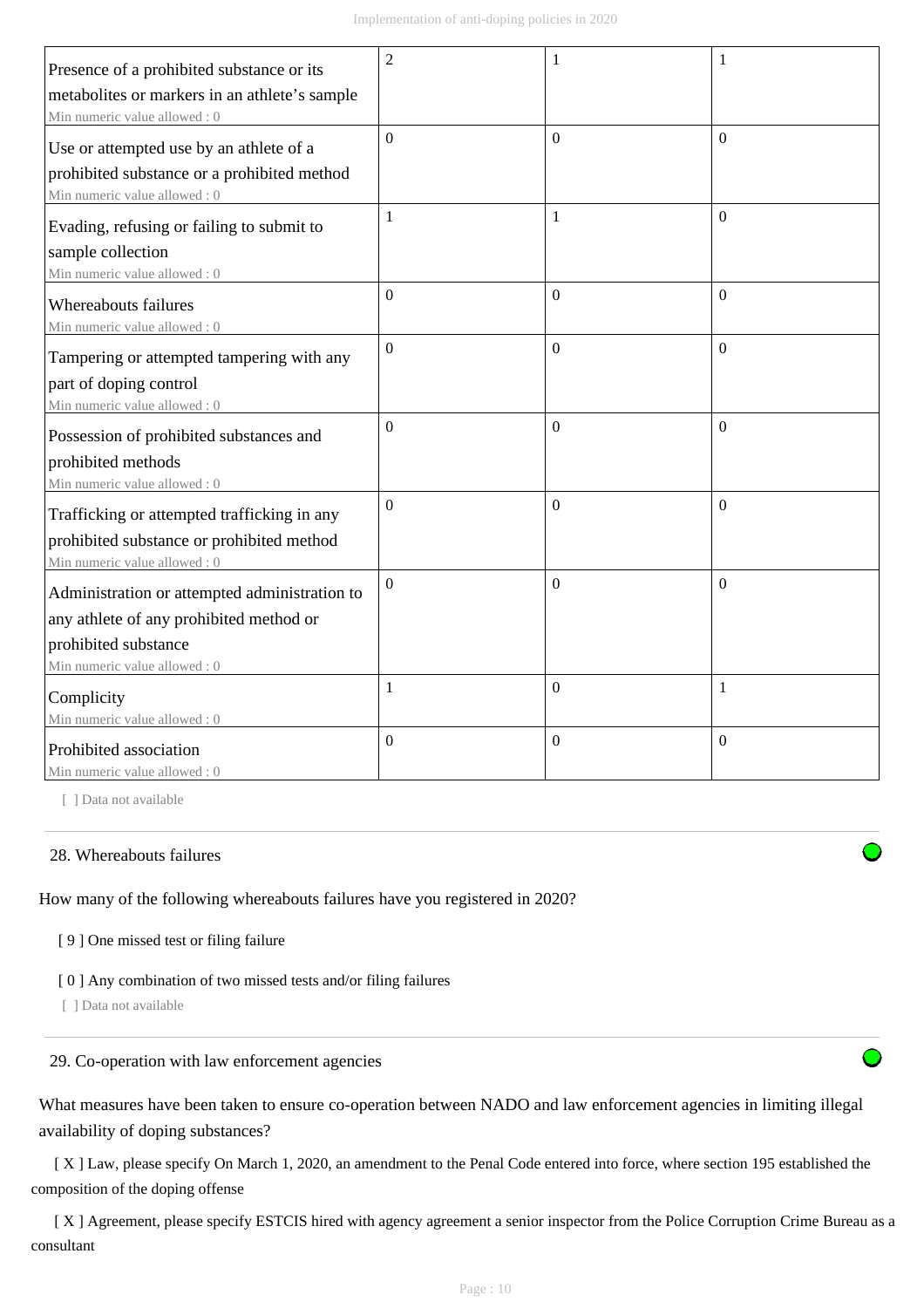[ X ] Ad hoc activities, please specify Ministry of Culture, Ministry of Justice, Prosecutor's Office, Olympic Committee and ESTCIS Round Table on Criminalization of Doping

[ ] Other, please specify ............................................................

[ ] None; your comment (optional) ............................................................

30. Sanctions for doping trafficking

Are there specific penalties or sanctions for illegal circulation of doping substances, in addition to those regulating the movement of medicines and narcotics?

[ X ] Criminal penalties, please specify Penal Code Section 195 see - https://www.riigiteataja.ee/en/eli/509032021001/consolide

[ X ] Financial penalties, please specify Penal Code Section 195 - see https://www.riigiteataja.ee/en/eli/509032021001/consolide

 [ X ] Administrative or civil sanctions, please specify The Medicinal Products Act regulates the cross-border import and export of medicines (including doping substances) - see https://www.riigiteataja.ee/en/eli/ee/Riigikogu/act/505052021001/consolide

[ ] Professional disciplinary actions, please specify ............................................................

[ ] None of above, please explain ............................................................

[ ] Not available; your comment (optional) ............................................................

31. Statistics on doping trafficking

Do law enforcement agencies share data on the seizure of doping substances with the NADO?

( ) Yes, please specify how many seizures have been reported in 2020 ............................................................

 ( X ) No. Your comment (optional)Yes but only valid court decisions on the basis of a ESTCIS request. This information may be then half a year old

( ) Other, please specify ............................................................

32. Whistleblowers

Is your NADO implementing a whistleblower policy/programme?

 ( X ) Yes; any commentIt is possible to report a violation both anonymously and in person. The current Speak Up module on the ESTCIS website is being updated. No special whistleblower protection activities are yet implemented

( ) No, but a preparatory process is in progress to develop a whistleblower policy/programme; any comment

............................................................

( ) No; any comment ............................................................

33. Legal background for Whistleblower policy

If your NADO implements a Whistleblower policy/programme, please describe the legal framework for this programme

[ ] National legislation

[ ] NADO Rules

[ ] Direct application of WADA Whistleblowing programme/policy and procedure for reporting misconduct

[ ] Direct application of the rules of one or more international sports organisations, if yes, please list them

............................................................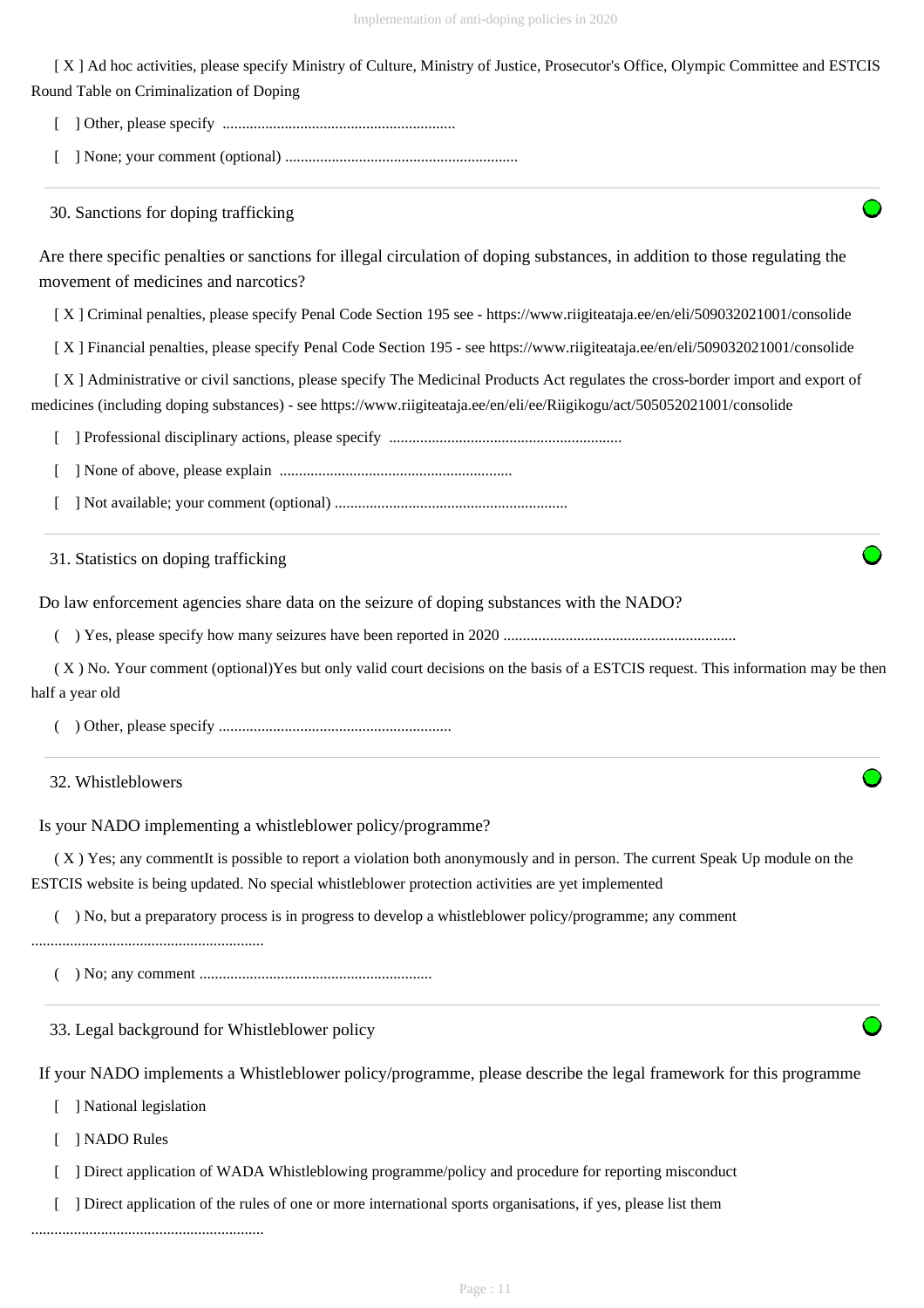[ X ] Other. Please describeEstonia will soon enforce the European whistleblowers protection directive. In negotiations with the Ministry of Justice, it is also planned to take under protect whistleblowers about sports corruption and doping violations in Estonia.

[ ] Not applicable

34. Organisation of anti-doping education

Which organisations are involved in implementing anti-doping education programs?

- [ X ] National anti-doping organisation
- [ ] Ministry responsible for sport
- [ ] Ministry responsible for education
- [ ] Ministry responsible for health
- [ ] Other governmental body ............................................................
- [ X ] National sport federations

[ X ] Regional/municipal sport organisations

- [ X ] Universities
- [ X ] Schools
- [ X ] Sport clubs
- [ ] Other bodies ............................................................

## 35. Anti-doping education themes

What types of anti-doping message are provided for different target groups?

|                      | elite<br>athletes | young<br>athletes | recreatio<br>nal<br>athletes             | sports<br>officials | coaches | medical<br>personne pupils        | school                                 | media                             | general<br>public                 | other                             |
|----------------------|-------------------|-------------------|------------------------------------------|---------------------|---------|-----------------------------------|----------------------------------------|-----------------------------------|-----------------------------------|-----------------------------------|
| National and         | [X]               | [X]               | [X]                                      | [X]                 | [X]     | [X]                               | [X]                                    | [X]                               | [X]                               | $[\ ]$                            |
| International anti-  |                   |                   |                                          |                     |         |                                   |                                        |                                   |                                   |                                   |
| doping rules         |                   |                   |                                          |                     |         |                                   |                                        |                                   |                                   |                                   |
| Harm of doping to    | [X]               | [X]               | [X]                                      | [X]                 | [X]     | $\begin{bmatrix} 1 \end{bmatrix}$ | [X]                                    | [X]                               | [X]                               | $[\ ]$                            |
| the spirit of sport  |                   |                   |                                          |                     |         |                                   |                                        |                                   |                                   |                                   |
| Athletes and         | [X]               | [X]               | $\mathsf{L}$<br>$\overline{\phantom{a}}$ | [X]                 | [X]     | [X]                               | $\sqrt{ }$<br>$\overline{\phantom{a}}$ | $\mathsf{L}$<br>- 1               | $\begin{bmatrix} 1 \end{bmatrix}$ | $\begin{bmatrix} 1 \end{bmatrix}$ |
| athlete support      |                   |                   |                                          |                     |         |                                   |                                        |                                   |                                   |                                   |
| personnel's rights   |                   |                   |                                          |                     |         |                                   |                                        |                                   |                                   |                                   |
| and responsibilities |                   |                   |                                          |                     |         |                                   |                                        |                                   |                                   |                                   |
| Consequences of      | [X]               | [X]               | [X]                                      | [X]                 | [X]     | [X]                               | [X]                                    | [X]                               | [X]                               | $[\ ]$                            |
| doping, including    |                   |                   |                                          |                     |         |                                   |                                        |                                   |                                   |                                   |
| sanctions, health    |                   |                   |                                          |                     |         |                                   |                                        |                                   |                                   |                                   |
| and social           |                   |                   |                                          |                     |         |                                   |                                        |                                   |                                   |                                   |
| consequences         |                   |                   |                                          |                     |         |                                   |                                        |                                   |                                   |                                   |
| Substances and       | [X]               | [X]               | [X]                                      | [X]                 | [X]     | [X]                               | $\begin{bmatrix} 1 \end{bmatrix}$      | $\begin{bmatrix} 1 \end{bmatrix}$ | $\begin{bmatrix} 1 \end{bmatrix}$ | $\lceil$ 1                        |
| methods on the       |                   |                   |                                          |                     |         |                                   |                                        |                                   |                                   |                                   |
| Prohibited List      |                   |                   |                                          |                     |         |                                   |                                        |                                   |                                   |                                   |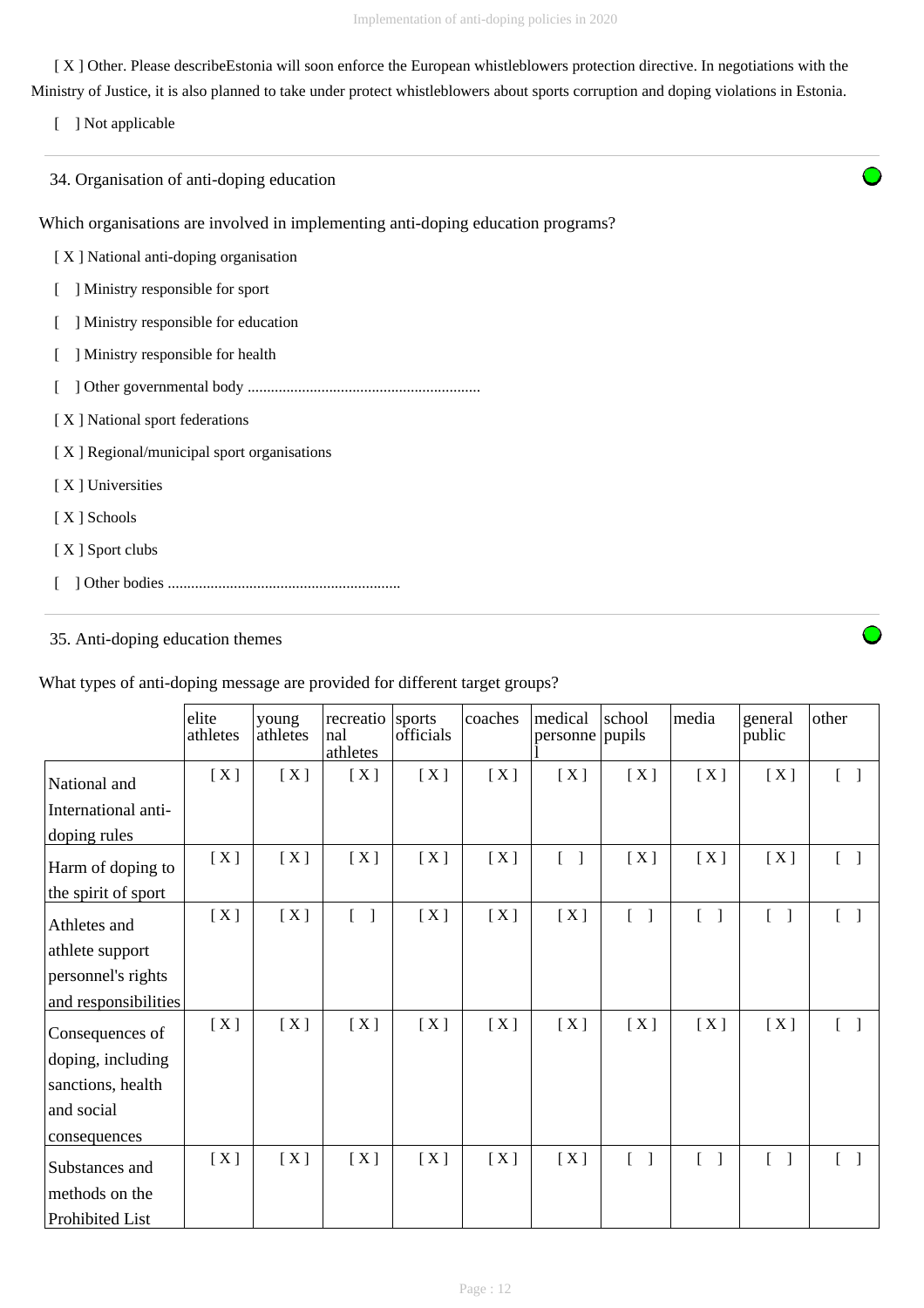| Doping control<br>procedures              | [X] | [X] | [X] |     | [X] | [X] | [X] |    |  |
|-------------------------------------------|-----|-----|-----|-----|-----|-----|-----|----|--|
| Therapeutic use<br>exemptions<br>(TUES)   | [X] | [X] | [X] | [X] | [X] | [X] |     |    |  |
| Applicable<br>whereabouts<br>requirements | [X] |     |     |     |     |     |     | f. |  |

### 36. Nutritional supplements

What measures have been taken to address the problems related to nutritional supplements in sport?

- [ ] Restrict availability
- [ ] Control of production
- [ ] Provide quality assurance
- [ ] Comprehensive labelling
- [ ] Limit advertising and promotion
- [ X ] Educational and informational measures
- [ ] Other, please specify: ............................................................

### 37. Anti-doping research

Has any anti-doping research been undertaken or supported?

( ) Yes; your comment (optional) ............................................................

( X ) Yes, to a limited extent; your comment (optional)Some university undergraduate theses, one applied research

- ( ) No; your comment (optional) ............................................................
- 38. Areas of anti-doping research

What are the areas of anti-doping research?

- [X ] Doping prevention
- [ ] Detection methods
- [ X ] Behavioural and social aspects of doping
- [ ] Health consequences of doping
- [ ] Physiological and psychological training programmes
- [ ] Emerging substances or methods
- [ ] Alternative testing methods
- [ ] None

[ X ] Other; your comment (optional)Aanti-doping education needs study in different target groups